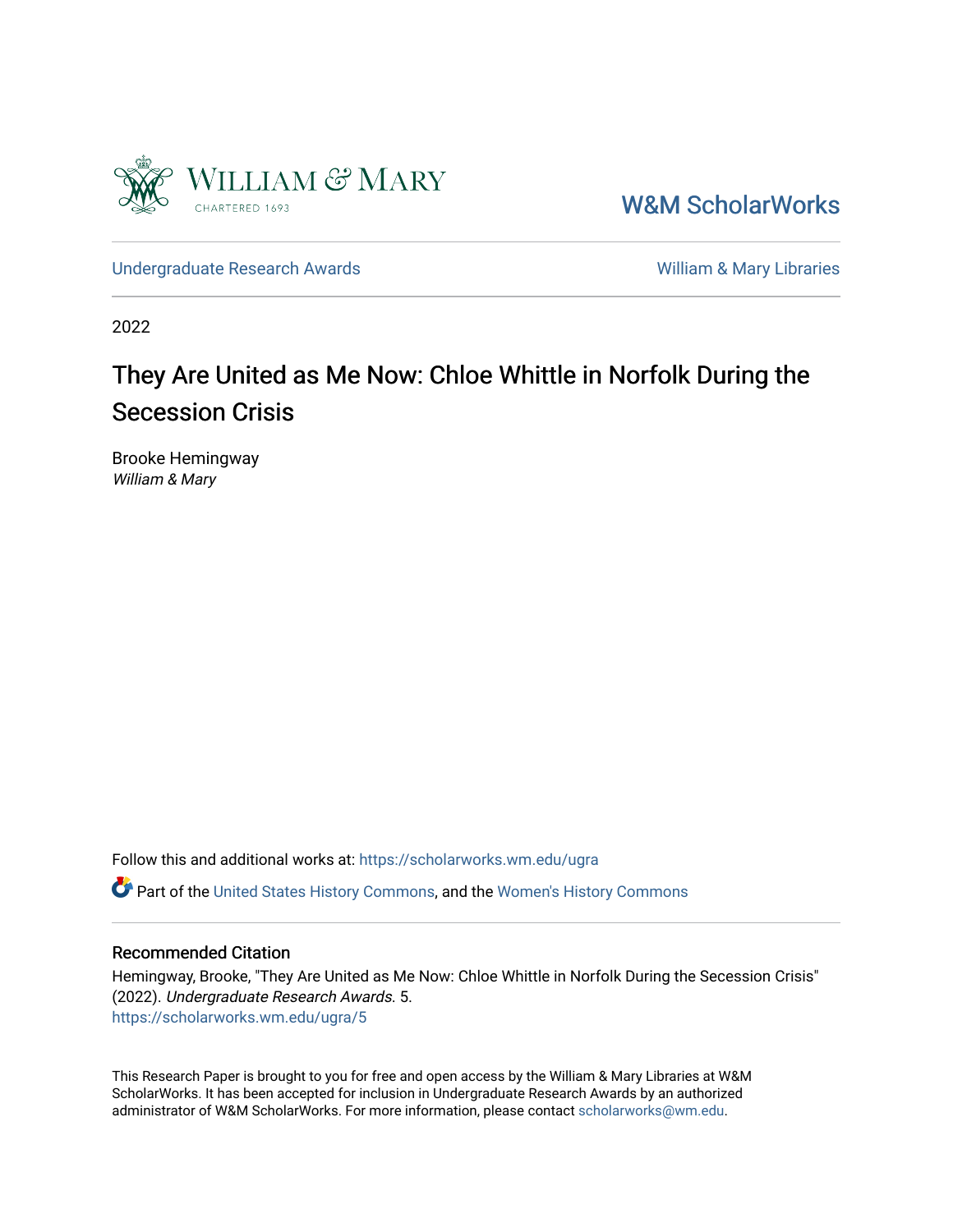**They are United as Me Now: Chloe Whittle in Norfolk During the Secession Crisis**

Brooke Hemingway

HIST 150: Early American Lives

December 13, 2021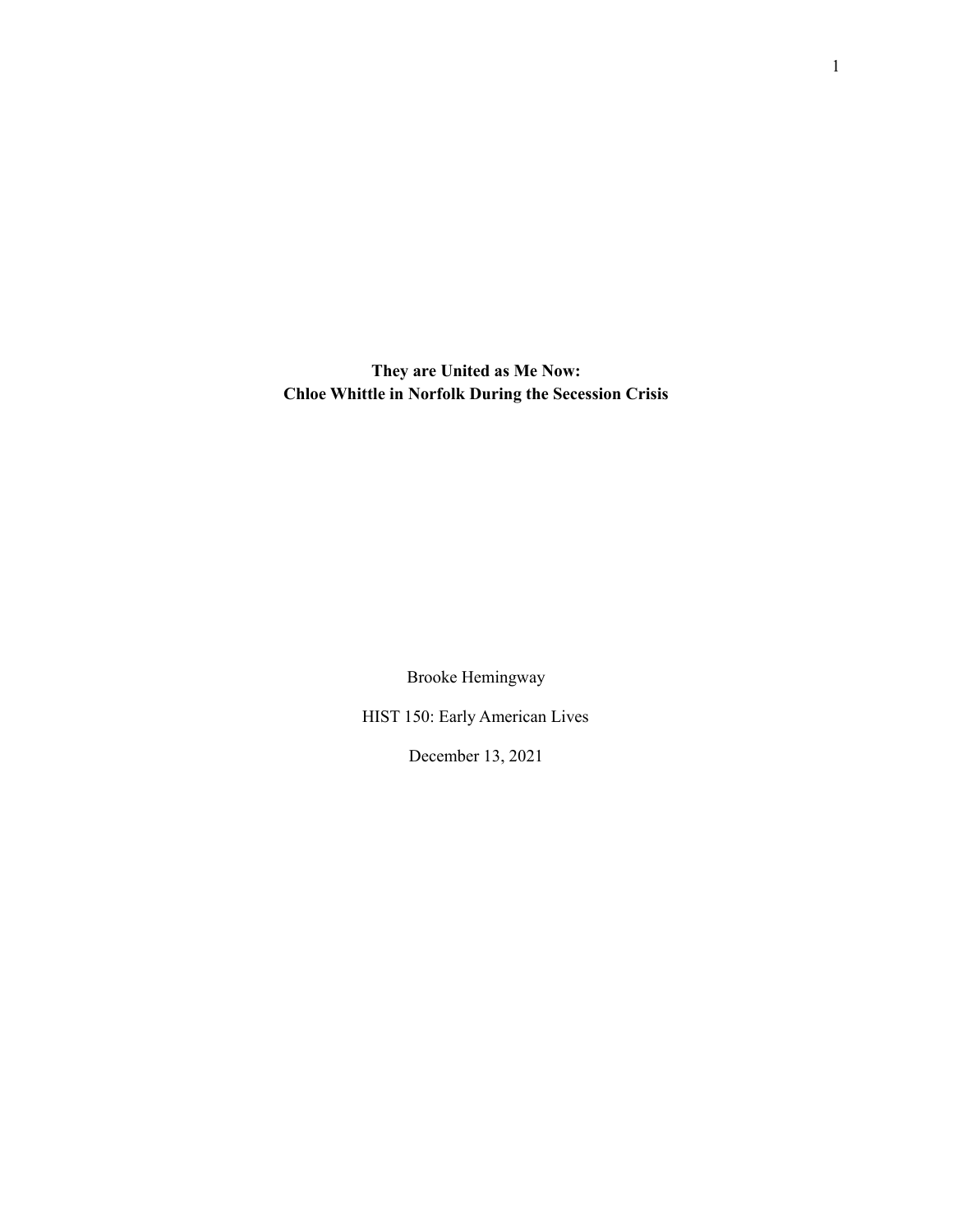On the late evening of Monday, April 15th, 1861, seventeen year-old Chloe Whittle sat down to transcribe a thrilling tale of the weekend in Norfolk into her diary. She wrote the wrong date at the top of her page, perhaps intending to mark the importance of April 12th, 1861 for posterity.<sup>1</sup> She took care to write that she was in "Norfolk, VA United States", as a prediction that soon she would not reside in the United States, but in the Confederate States of America. As a secessionist, Chloe said "this is the last day I will even be able to write [the words United States]", in expectation that the Confederacy's victory at Fort Sumter would drive Virginia to secede from the Union. According to her diary, Chloe was not the only person in Norfolk who felt this way. Accompanied by "the universal cry" of "Secession!", the Confederate flag had waved "triumphantly" in Norfolk's streets soon after the first shots of the Civil War were fired. In Chloe's words, the city was as "united as me now" and finally ready to support Virginia's secession from the Union. 2

Although Norfolk hosted the "biggest and best" Naval facility in the United States, the town did not experience much conflict during the Civil War. 3 It was taken over by Union troops bloodlessly in 1862, and the city would spend many years under occupation during the war and Reconstruction period. 4 Despite the city's brief role as a Confederate military base, Norfolk's rush to secession can help explain why urban Southern cities broke away from their Northern trading partners and aligned with the planter class' interests. Chloe Whittle's insight into the early days of the Confederacy in Norfolk reveals that Norfolk citizens initially supported the Confederacy because of the appearance of Northern territorial aggression after the Battle of Fort Sumter and the seizure of the Norfolk Naval Yard. While Norfolk citizens wanted to keep the institution of slavery intact - and would later explicitly state this - the most direct cause for Norfolk's support of secession in April 1861 was territorial aggression. This is distinct from the cause of Southern slaveholding rights that influenced more rural communities to support

<sup>4</sup> Craig L. Symonds, "Lincoln and the Navy," *American Heritage* 58 no. 6 (Winter 2009), 46. <sup>3</sup> J. H. Robertson, "War Comes to Norfolk Harbor, 1861," *Virginia Cavalcade* 50, no. 2 (Spring, 2001): 64. <sup>2</sup> Chloe Tyler Whittle, "Private Journal of Cloe Tyler Whittle Commenced March 18 1861," 12 April 1861. Chloe refers to herself as "Cloe" when labeling her diaries, which is possibly a nickname or shortened version of her name. <sup>1</sup> The date in Chloe's diary reads "April 12th 1861", but the passage must have been written on Monday, April 15th because she mentions the fall of Fort Sumter on April 14th and references her attendance at school after this event.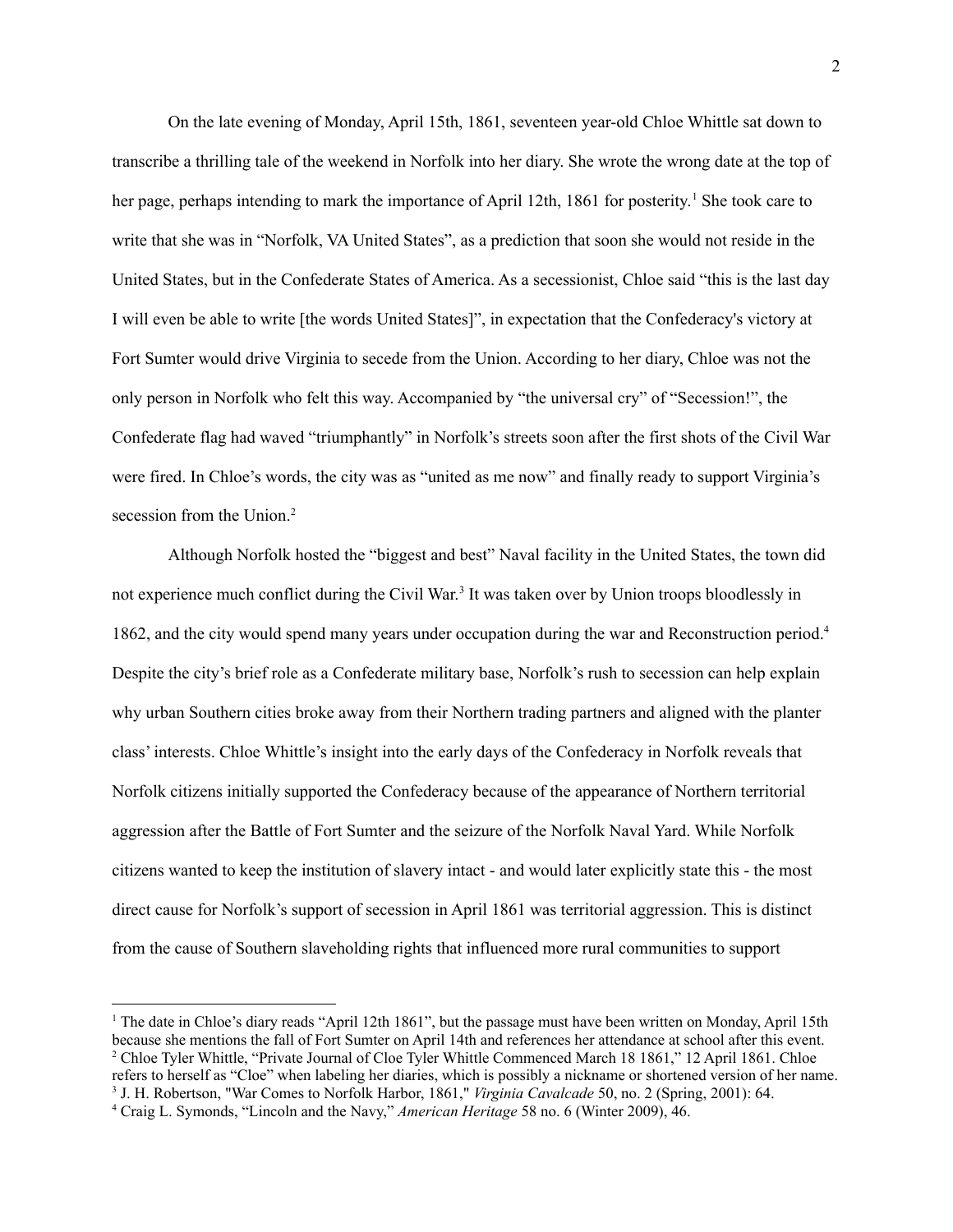secession.<sup>5</sup> There are not many accounts from Norfolk civilians who were both politically and socially engaged in the secession conflict because of the city's early occupation by Union troops. This makes Chloe's descriptions of the "changing opinions of the people" important to an analysis of the social and political changes in Norfolk at the beginning of the Civil War. 6

Chloe Whittle was the third daughter of Conway and Chloe Whittle, born on September 25, 1843. The Whittles were an upper middle class family in Norfolk; Conway Whittle was a successful lawyer and his wife's father was a prominent judge in Williamsburg, Virginia. <sup>7</sup> The family's prosperity was also shown in their ownership of two enslaved people. Although these people are not directly named in Chloe's diaries, one letter from Henry Custis to Conway Whittle mentioned the lease of a female slave named Letty in 1830.<sup>8</sup> The ownership of these two slaves indicates the Whittle's social status and could be the reason for their early support of the Confederacy.

Chloe's first diary entry is dated March 18, 1861, which means that details about her daily life prior to 1861 are relatively unknown. However, she emphasized that education was very important to her and something she spent a lot of time nurturing throughout her early life. The Whittles'social status gave Chloe the ability to pursue education in multiple areas; she was especially fond of algebra and dancing.<sup>9</sup> After her mother's death in 1858, Chloe began taking a larger role in managing her father's household, alongside her widowed aunt and the Whittle's two slaves. Chloe's writing shows that she embraced this domestic role, and completely devoted herself to this work after leaving school after the Civil War started. Despite her love for education, leaving school and managing the domestic household was the only option available to Chloe. There were fewer than thirteen women's academies in Virginia, and these institutions

<sup>5</sup> William A. Link, *Roots of Secession: Slavery and Politics in Antebellum Virginia* (Chapel Hill: University of North Carolina Press, 2003).

<sup>6</sup> Chloe Whittle, "Journal," 12 April 1861.

<sup>8</sup> For an 1860 tax record that cites the ownership of two slaves, see "Tax receipt," 1860, Conway Whittle Papers, Box 9, Folder 19. For the letter from Henry Custis, see Henry Custis, "Custis, Henry to Conway Whittle," 23 June 1830, Conway Whittle Papers, Box 1, Folder 44. <sup>7</sup> See George Holbert Tucker, *Abstracts from Norfolk City Marriage Bonds (1797-1850) and Other Genealogical Data*, Baltimore, MD: Genealogical Pub., 2001. and Antoinette Van Zelm, "Chloe Tyler Whittle: Religion, Gender, and Identity in Norfolk, Virginia, 1865-1876", Dissertations, Theses, Master Projects, Paper 1539625766.

<sup>&</sup>lt;sup>9</sup> Chloe discusses the pride she felt at being the best in her dancing school and succeeding in math classes. Chloe Whittle, "Journal," 12 April 1861.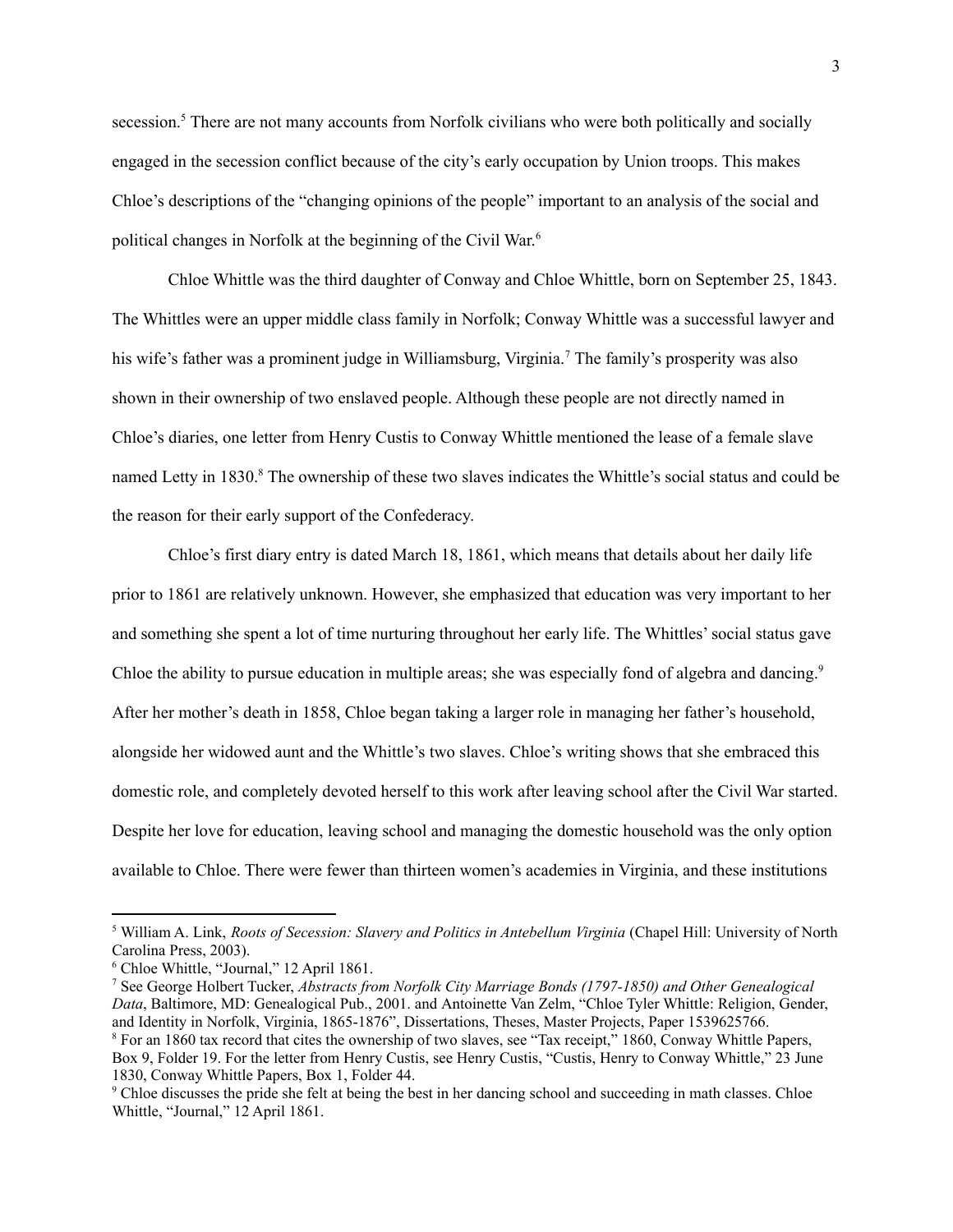were primarily intended for "frivolous young women and Bluestockings [who] would not be able to find happiness."<sup>10</sup> In urban slave-holding societies, "master-class" women like Chloe "found fulfillment through marriage, leading the elevated life of 'the lady' and successfully managing households."<sup>11</sup>

Chloe distinguished herself from the working-class people of Norfolk by occupying the position of a lady, allowing her more power than other girls her age. Chloe's father, Conway Whittle, was a lawyer and later a Confederate leader who granted her a great deal of respect and freedom. He was politically active in Norfolk and spoke about his opinions frequently to her. As a result, she was a fierce opponent of President Lincoln and referred to him in her writing as "President(!) Lincoln", invoking the surprise and outrage that he was elected.<sup>12</sup> Chloe's diaries talk about some of these political discussions about secession between Chloe and Conway Whittle. She describes correspondence between them where Conway urged Chloe to oppose the Union in any way possible, and confided in her that he might leave the country entirely if the Confederacy was defeated. <sup>13</sup> Despite this support from her father, Chloe was conflicted about trusting her judgement. In one late-night musing in her diary, Chloe wished that she "had more sense! What a blessing it would be to both myself and my relations".<sup>14</sup> Chloe's belief that she was nonsensical was caused by the male-dominated society she lived in, and likely made her submit to - and even copy - the opinions of her father.

Chloe was also highly ambitious and sought to be admired for her talent. Perhaps due to the respect Conway Whittle had for her, Chloe wanted to be respected by everyone else around her. In one passage, she wrote "Ambition! Even now I can feel it thrill through every atom of my being. I can detect it is almost the highest notion that I do. Not in the least thing can I be satisfied if I do not stand on the top rung of the latter [sic]."<sup>15</sup> Chloe saw her diaries as a lasting testament to her thoughts and a way to

<sup>&</sup>lt;sup>10</sup> The 1872 Census was the first recording of women's schools in Virginia and listed thirteen institutions. See Fix, Julie K., "Virginia Women's Academies 1830-1860", University of Virginia, 1991, 2-26.

<sup>&</sup>lt;sup>11</sup> Powers defines the "master-class" woman as belonging to an elite urban class of slave-owners in Charleston, South Carolina, although the term can be applied to other urban Southern societies. See Bernard E. Powers, "Book Review: Braided Relations, Entwined Lives: The Women of Charleston's Urban Slave Society by Cynthia M. Kennedy," *The South Carolina Historical Magazine* 108, no. 3 (2007) 259.

<sup>&</sup>lt;sup>12</sup> Chloe Whittle, "Journal," 12 April 1861.

<sup>&</sup>lt;sup>13</sup> Chloe Tyler Whittle,"Private Journal commenced by Cloe Tyler Whittle Oct. 1st 1863", 7 March 1865.

<sup>&</sup>lt;sup>14</sup> Chloe Whittle, "Journal," 18 March 1861.

<sup>&</sup>lt;sup>15</sup> Chloe Whittle, "Journal," 12 April 1861.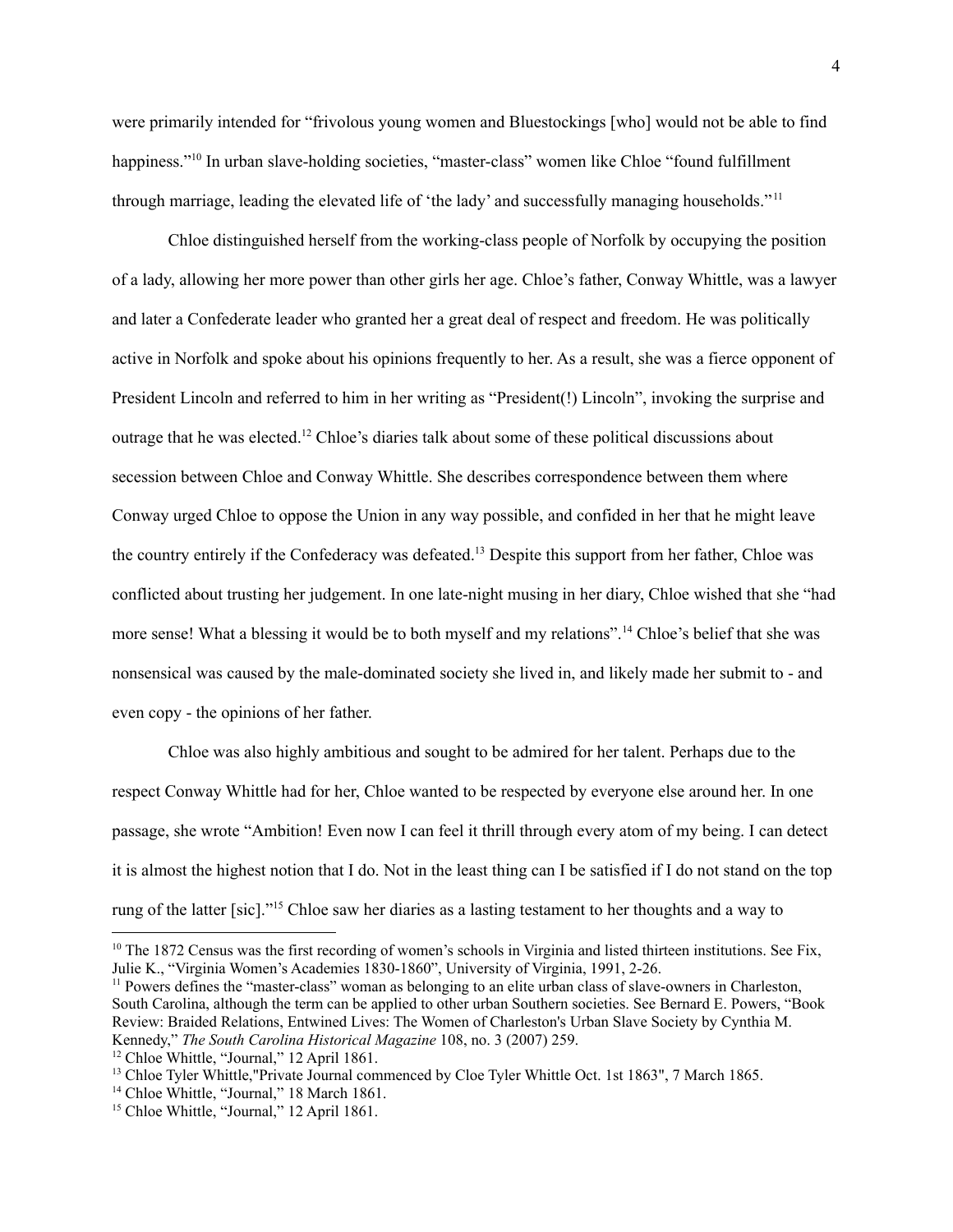impress people in the future. <sup>16</sup> Chloe Whittle wrote to inform her future readers about her beloved Norfolk and her unique place in it.

Norfolk differed from many urban and rural communities in the South for their treatment of African-Americans. The city was home to a significant free black population that was given small privileges, such as smoking on pipes in public.<sup>17</sup> Ira Berlin's study of free blacks in the Antebellum South, *Slaves without Masters*, calls the late 1850s the "best of times, the worst of times" for free blacks in Norfolk. They were achieving large economic gains, such as buying property and owning businesses, although the local government frequently attempted to curtail what little freedom they had.<sup>18</sup> At the end of the 1850s, many in Norfolk feared a slave rebellion or abolitionist movements from the North. The Harper's Ferry Raid in 1859 by abolitionist John Brown made many believe that a slave insurrection was imminent; a danger that posed a threat to not only the slave owning class, but also to the working-class. Southern Democrats stoked this fear in middle-class voters by warning of the dangers abolition posed to their lives and job security. <sup>19</sup> According to some slaveholders, slaves "believed that Northerners were seeking their freedom; many of them even thought that the new Republican president would be black". Slaves who had information about abolitionist efforts in the North were charged with insurrection, leading to what historian William Link called a "white panic" among Virginians in rural areas. In Norfolk, some citizens organized militias to protect white people from revolting African Americans. 20

This panic was a primary cause of the Confederacy's rise to power; According to *Roots of Secession*, "Secession represented a logical measure of self-protection that flowed directly from deteriorating master-slave relationships, increased slave restiveness, and the possibility of northern

<sup>19</sup> Frank Towers, *Urban South and the Coming of the Civil War*, Charlottesville: Univ Of Virginia Press, 2008.

<sup>&</sup>lt;sup>16</sup> Chloe Whittle, "Private Journal of Chloe Tyler Whittle, Norfolk, Virginia, March 22, 1865," 11 April 1865. Chloe writes "it may be that some eye will light on this page when mine are closed forever on earth, if so it [the diary] will be strong proof of the worthlessness of presentiments"

<sup>&</sup>lt;sup>17</sup> Norfolk was home to a total of 4.319 African Americans in 1860 (22% of the total population. 1,035 of these people were free. See Michael Hucles, "Many Voices, Similar Concerns: Traditional Methods of African-American Political Activity in Norfolk, Virginia, 1865-1875," *The Virginia Magazine of History and Biography* 100, no. 4 (1992): 543–66. For information about the freedom given to free blacks by the Norfolk government, see William A. Link, *Roots of Secession*.

<sup>18</sup> Ira Berlin, *Slaves Without Masters; the Free Negro in the Antebellum South* (New York: Pantheon Books, 1975).

<sup>20</sup> William A. Link, *Roots of Secession*, 161-2.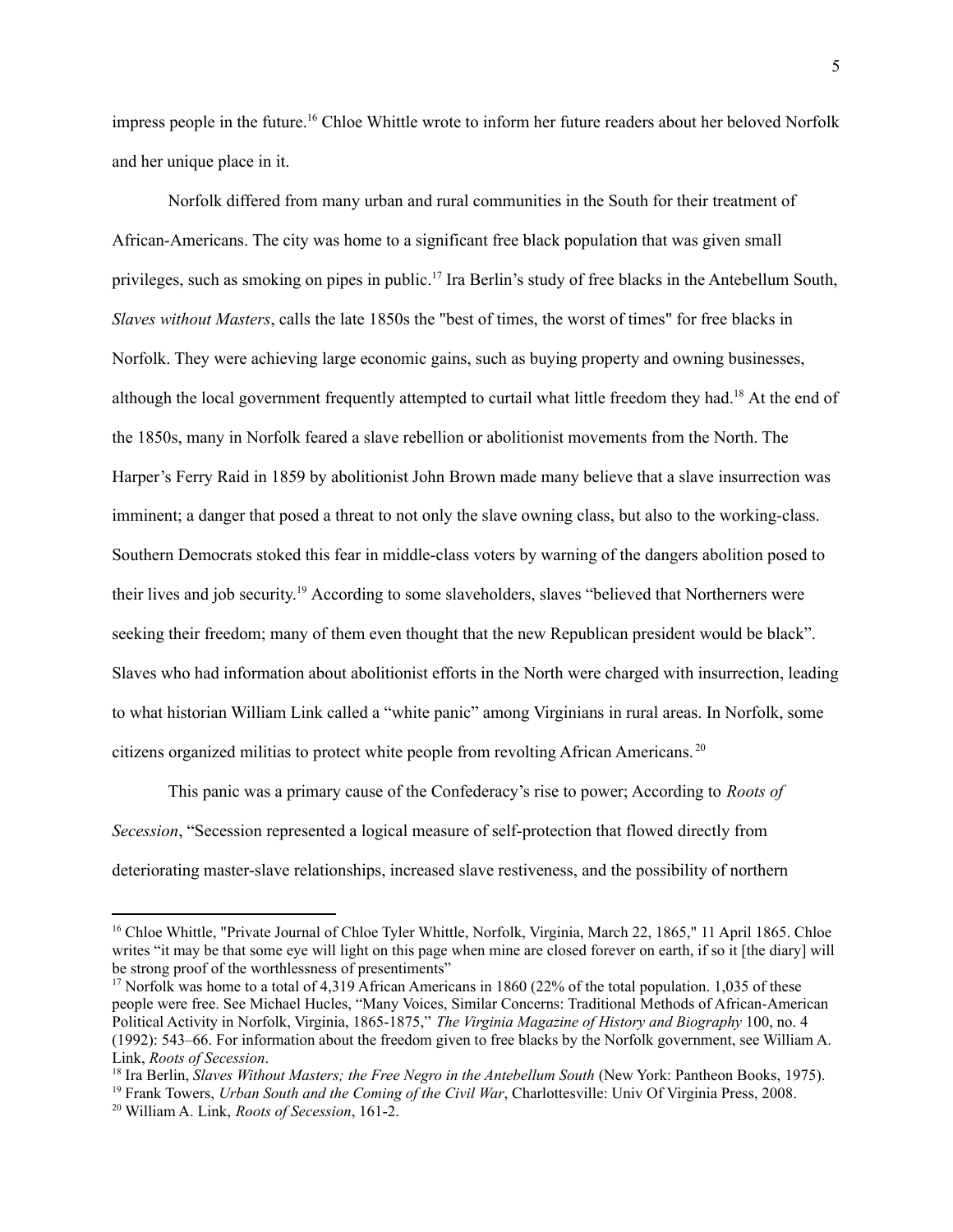intervention… across much of the deep South." <sup>21</sup> Link also addresses that the effect of white panic was much more pronounced in rural than urban areas. Although people in Norfolk were concerned and outraged by violence like the Harper's Ferry Raid, they saw it as the work of "Northern fanatics", and not a symbol of all Northern politics. Compared to language used by politicians and newspapers from more rural parts of the South, Norfolk did not immediately panic and assume that all white people would be murdered by Northern abolitionists and freed slaves.<sup>22</sup> Throughout 1860 and 1861, Norfolk was more concerned about issues like "sovereignty", "territorial rights", and "misrepresent[ed] purposes", and hardly mentions the danger of marauding slaves.<sup>23</sup>

Unlike Norfolk's working-class population, the Whittle family was staunchly secessionist and directly engaged in South Carolina's secession from the beginning of 1861. Chloe's oldest sister, Grace Whittle, lived in South Carolina with her husband Horace Sams. Horace Sams wrote his father-in-law a detailed letter about the causes of secession and the anticipation that more states, including Virginia, would soon follow. Like many supporters of the Confederacy, Sams cited the South's humiliation and not slavery as the reason for secession. He said that the decision to secede was due to being part of an "unhallowed union" where Northerners "jeer, laugh at, and despise us, and being mere idle boasters". The correspondence with Sams indicates that the Norfolk Whittles similarly believed that "'So[uth] Ca[rolina] will stand forth among' the nation of the earth a living example of what a bold and determined people can accomplish, when they determine to be dictate<sup>[d]</sup> to by no others.<sup>24</sup> Virginia's journey to secession began soon after South Carolina's; in January 1860 one former Unionist declared that "only a united southern conference could restore the "perfect equality of the Southern States"". According to the Southern Democrats, secession was an issue of political enslavement to the North and "black slavery".<sup>25</sup> While

<sup>21</sup> William A. Link, *Roots of Secession*, 213.

<sup>22</sup> William A. Link, *Roots of Secession*, 163.

<sup>23</sup> J.R. Hathaway, ed., *The Day Book*, April 27 1861.

<sup>&</sup>lt;sup>24</sup> Horace Sams, Beaufort, South Carolina, to Conway Whittle II, Norfolk, Virginia, 1860 November 27, Conway Whittle Papers, Box 6 Folder 28. Sams would later die in 1865 from a fever, after volunteering for the Confederacy and fighting in the 11th Regiment, South Carolina Infantry (9th Volunteers).

<sup>&</sup>lt;sup>25</sup> William A. Link, *Roots of Secession*, 182. "Black slavery" refers to the idea that African-Americans would have the power to control white people as business-owners or members of the government. Whites, in the minds of Southern Democrats, would become the new slaves.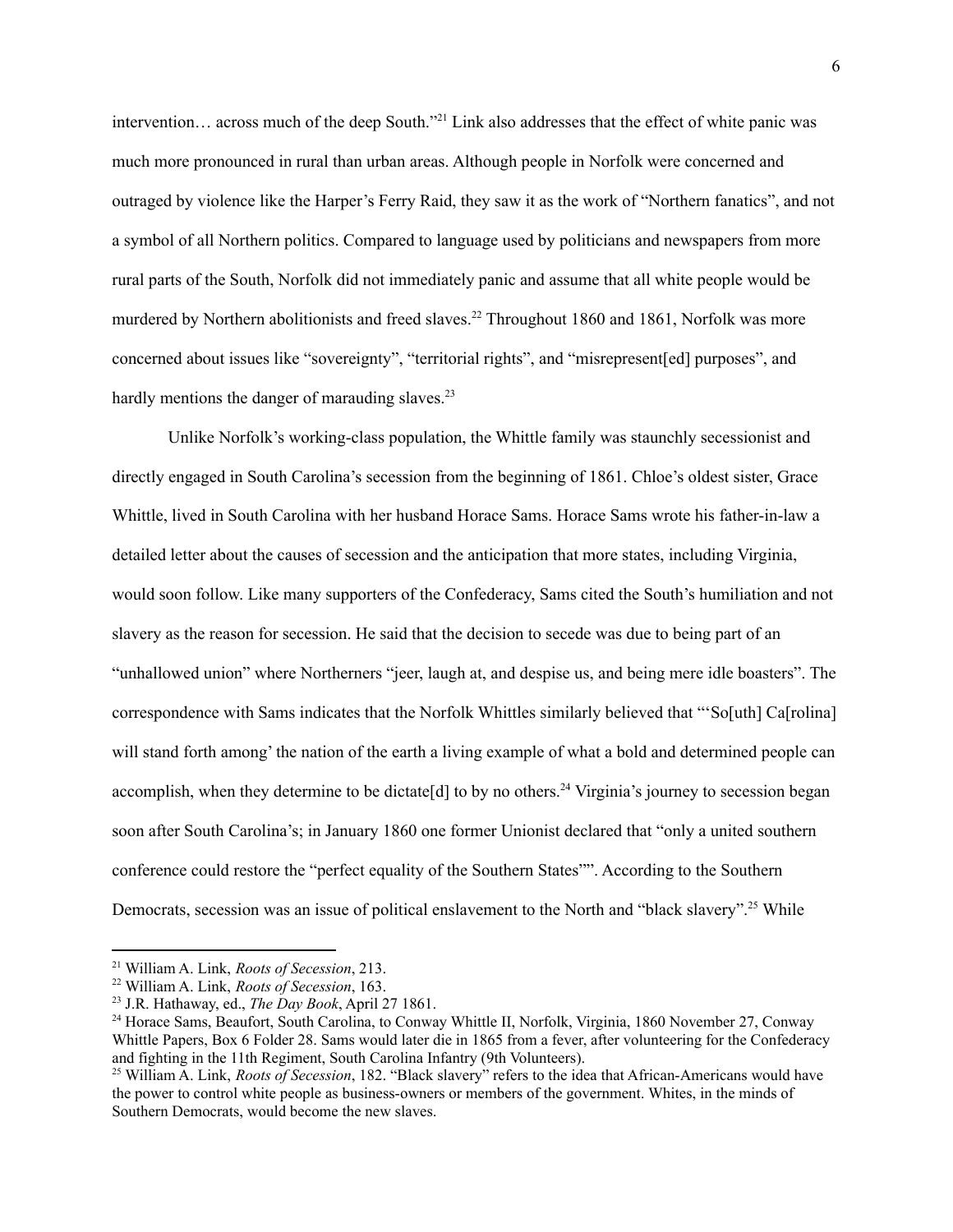Virginia's first vote for secession failed in early 1861, Fort Sumter provided the perfect catalyst for supporters of the Confederacy to declare the South under attack.

Norfolk's sudden support for secession in April 1861 was extremely welcome to Chloe, and perhaps a little unexpected. On Friday, April 12th, Chloe and her father received a telegram, possibly sent by Horace Sams, which informed them that the first shots of the Civil War had been fired on Fort Sumter.<sup>26</sup> Almost four months after South Carolina had seceded, Chloe was probably shocked by the seemingly sudden conflict. The first month of entries in her diary discusses the weather, spending time with her friends, and gossip from school, a far cry from worries over an impending war. The beginning of the Civil War snuck into her life, like it did for many of Norfolk's citizens. On April 12th, however, the conflict was all anyone could talk about. Chloe mentions reading the latest copy of the *Richmond Dispatch*, whose bold support for secession probably appealed to her political beliefs and made her increasingly impatient for Virginia to join the Confederacy. "The spirit of our people is fairly aroused," the newspaper declared. "Our hearts are fired by the remembrance of grievous wrongs, and by the anticipation of greater injustice; our arms are made strong by the justness of our cause… let the strife begin." <sup>27</sup> The *Dispatch* accurately describes the "aroused" feelings of injustice and urgency to defend Southern interests that defined Norfolk after this day. Indeed, prior to April 1861, Norfolk newspapers "seemed only to go through the motions of demanding intransigent defense of "Southern rights" and warning of possible secession".<sup>28</sup> Due to its strong economic ties with Northern trading partners, Norfolk had been occupying a mostly neutral front throughout the secession crisis. Even President Lincoln and other members of his Cabinet advocated "gentle" measures to secure federal property at the Norfolk Naval Yard because they never expected the city to turn against the Unionist cause.<sup>29</sup> After the Battle of Fort Sumter, however, Norfolk would transition from an "intransigent" defense of Southern rights to a wholehearted battle for these rights.

<sup>&</sup>lt;sup>26</sup> Chloe Tyler Whittle, "Private Journal of Cloe Tyler Whittle Commenced March 18 1861," 12 April 1861.

<sup>27</sup> "From Charleston", *Richmond Dispatch*, 12 April 1861.

<sup>28</sup> Thomas C. Parramore, Peter C. Stewart, and Tommy Bogger, *Norfolk: the First Four Centuries* (Charlottesville: University Press of Virginia, 1994) 197.

<sup>29</sup> J.H. Robertson, "War Comes to Norfolk Harbor, 1861," 65.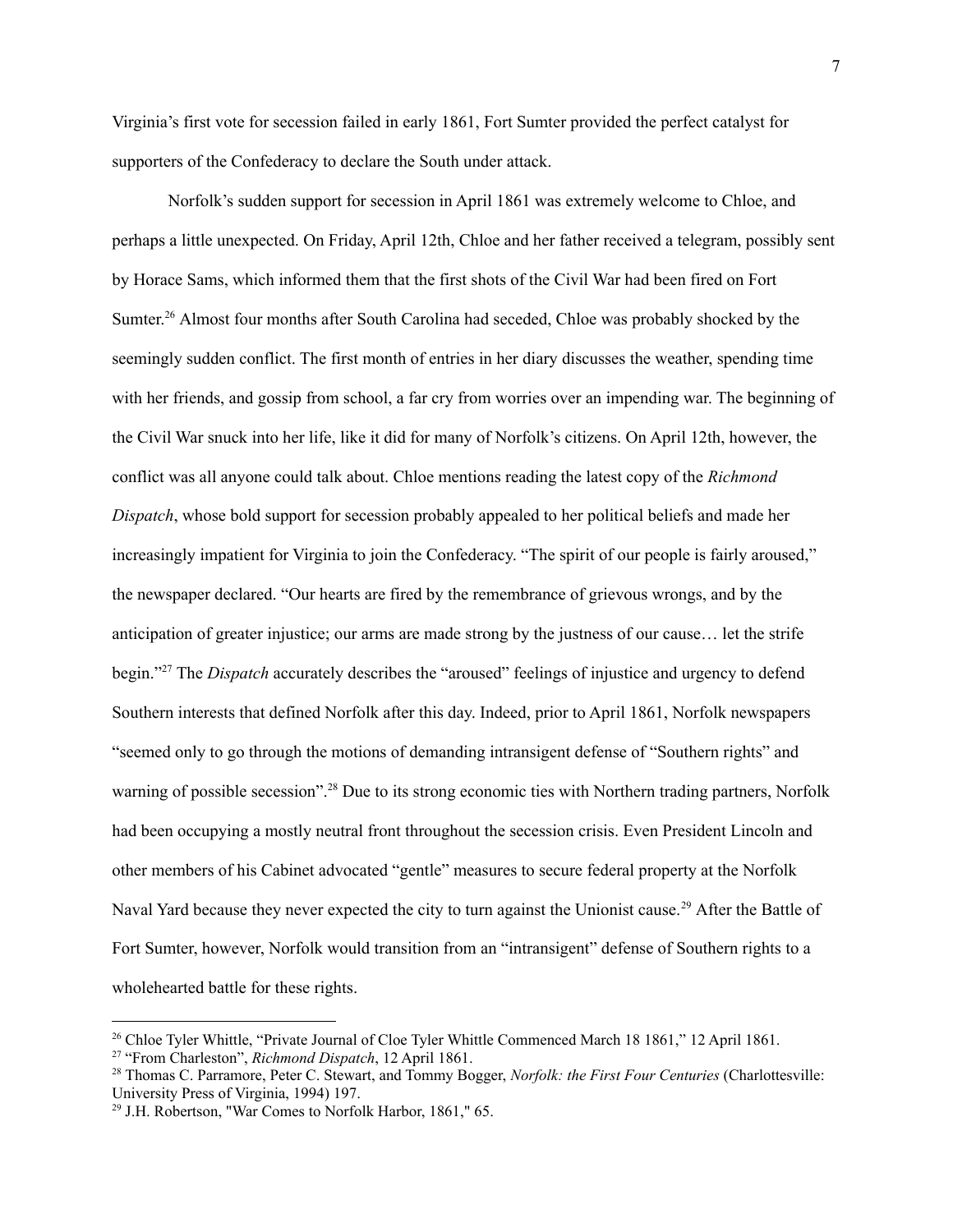After coming home from school on Monday, April 15th, Chloe raced to tell her father about the signs of imminent secession that she had witnessed that day. She said that she was "much surprised" when a young man came to her at school and announced, "'Miss Chloe I am a secessionist!' For he ha[d] been a most uncompromising Unionist. I saw he was deeply moved". As this young man illustrates, Norfolk Unionists virtually vanished overnight, turning to secessionists. One of her father's "Unionist" friends, a Mr. George Newton declared that "there is not a Unionist in this city!" after the defeat of Fort Sumter.<sup>30</sup> The once-neutral *Day Book* printed that Northern politicians and newspapers were agents of "Beelzebub, the Prince of Liars" and were "endeavoring to mislead the people by telling all manner of willful, base and infamous lies about the South."<sup>31</sup> These three examples show that once-neutral or Unionist supporters had completely flipped to supporting secession and open hostility to the North. Although Chloe does not specifically state the reason for Norfolk's sudden switch to supporting secession, the responses of newly-declared secessionists makes it clear that they were reacting to the perceived defense of the South's territory after the Battle of Fort Sumter. Although most Norfolk citizens wanted the institution of slavery to remain intact, the election of President Lincoln and danger of slave rebellions had failed to sway them to the side of South Carolina and other secessionist states. Chloe's observations on April 15th make it clear that Norfolk's support of secession was purely reactionary and focused more on the direct issues of territorial aggression and Southern pride.

Chloe also discusses the conflict she feels about traditional gender roles in Norfolk in the context of the secession crisis. The day she wrote about the firing on Fort Sumter, she describes putting new buttons on her Secession Dress, which she planned to wear when Virginia eventually declared secession. She remarks on the insignificant role that women could play in this critical political moment, saying that

All that is in their [a woman's] power is to put a few brand [new] buttons onto the front of their dresses! But I suppose the blessing of manhood much be looked in so, like all other blessings, as not granted to all

<sup>31</sup> J.R. Hathaway, ed., *The Day Book*, April 27, 1861. <sup>30</sup> Chloe underlines the word "Unionist" when describing her father's friend, demonstrating her shock that anyone in Norfolk would continue to not support secession. Chloe Whittle, "Journal," 12 April 1861.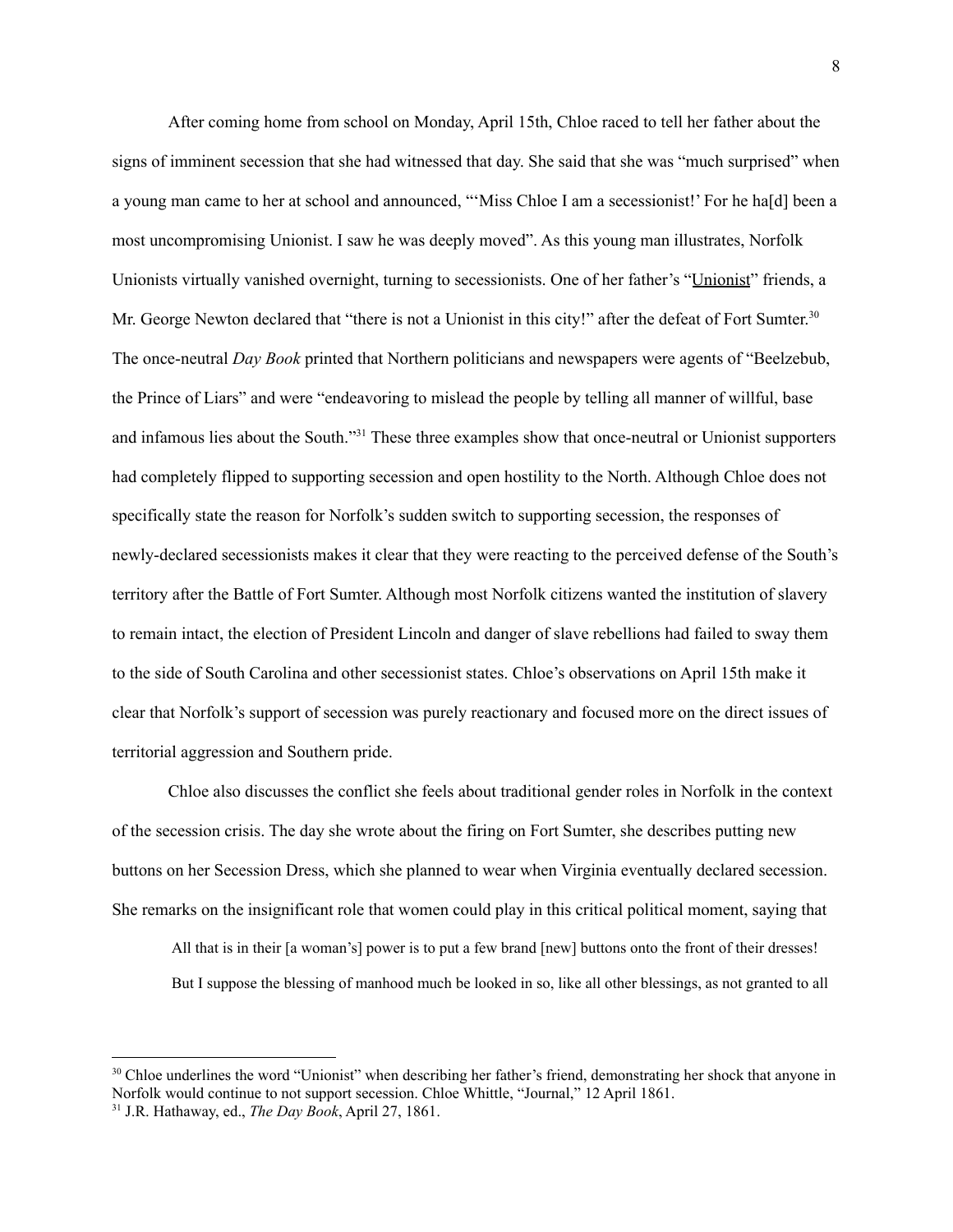mankind, but when I see young men wasting their time and talents I can scarcely help the thoughts arising, "Why has God made me this?<sup>32</sup>

Although Chloe expresses frustration at her inability to do more for the Secessionist cause, she concludes that as a man, she would be expected to fight and put herself in danger, which is something she was unprepared to do. Chloe never describes any work she did to support the Confederacy throughout the war, aside from praying to the "God of Battles" and participating in national days of fasting.<sup>33</sup>. While many women volunteered as nurses, such as her neighbor Mrs. Parrish, Chloe's support for secession was mainly limited to putting new buttons on her dresses.<sup>34</sup>

The day after Chloe recorded the race towards secession, her father attempted to sabotage the Navy Yard, the United States' naval base right next to Norfolk. Perhaps relying on the city's widespread outrage from Fort Sumter, Conway tried to convince city officials to "[stop] the mail to Naval Officers."<sup>35</sup> This would have prevented personal correspondence and important instructions from President Lincoln from reaching the officers who controlled millions of dollars of U.S. military power. Although the Norfolk government did not act on Conway Whittle's suggestion, it shows that the goal of undermining U.S. military power was already present in Norfolk's citizenry.

On April 17th, the statewide convention in Richmond voted to secede from the Union. Although she had hoped for this outcome, Chloe must have been surprised at the speed of this. She had written that "when [Virginia will secede] is not known" on the very day secession was declared. Even after the Battle of Fort Sumter, many people in Virginia and in the North did not expect the state to secede. In one *Harper's Weekly* article, "Will Virginia Secede?", the magazine declared that secession could not occur because the Virginian guard was dedicated to keeping the American flag safe.<sup>36</sup> The impact of secession, however, was immediate. Virginian soldiers and officers serving at the Naval Yard left their posts and

<sup>32</sup> Chloe Whittle, "Journal," 12 April 1861.

<sup>&</sup>lt;sup>33</sup> Chloe Whittle, "Private Journal Commenced by Cloe Tyler Whittle July 20 1862," 21 July 1863.

<sup>&</sup>lt;sup>34</sup> Chloe describes an encounter with Mrs. Parrish, who told her about "one of the true sons" of the Confederacy who "brav[ed] the pain without a murmur because "it was for his country". See Chloe Whittle, "Journal," 21 September 1862.

<sup>&</sup>lt;sup>35</sup> Chloe Whittle, "Journal," 16 April 1861.

<sup>36</sup>"Will Virginia Secede?," *Harper's Weekly*, April 27 1861, 7.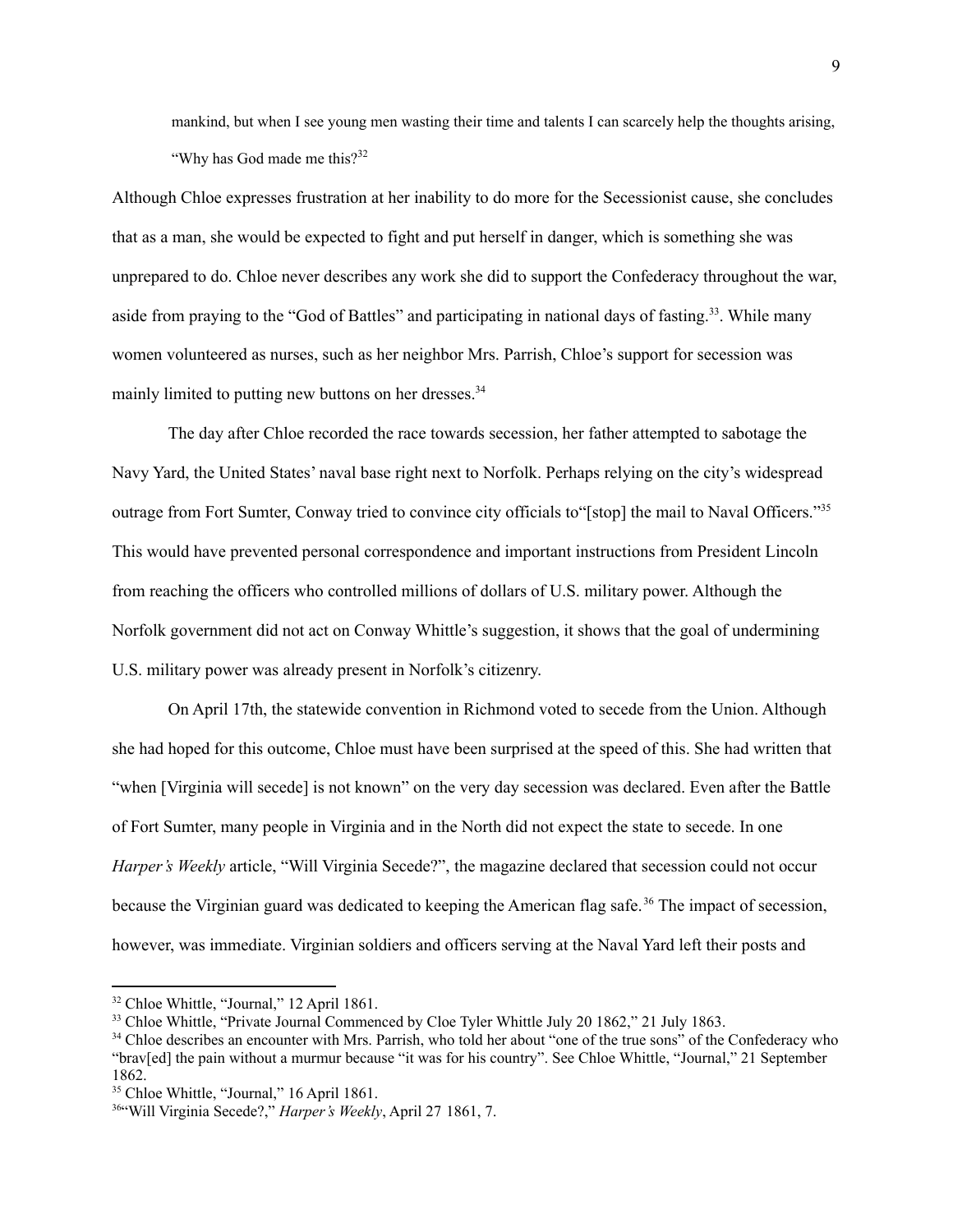pledged "their allegiance first to Virginia, then to the Confederacy''. In the *Petersburg Express*, a Norfolk correspondent described the city as "alive with soldiers. Military forces are coming in from all quarters… Business is almost entirely suspended, and God only knows when this will end." 37 In the *Day Book*, advertisements called to the "patriotic citizens of the South... to come forward with haste in order that the gallant champions of States' rights may at once put his regimen[t] in the field." <sup>38</sup> Chloe describes the rumor of a "Baltimore Boat who it was thought might have marines on board to reinforce the Navy Yard", and the movement of soldiers to defend Norfolk.<sup>39</sup> Although this was found to be untrue, the tension between Confederate troops and supporters in Norfolk and the Union soldiers in the Naval Yard was about to result in Norfolk's first taste of conflict.

Late in the night of April 20th, hundreds of Norfolk citizens and former employees at the Naval Yard prepared to take the Yard. Under orders from President Lincoln, who believed that Norfolk could not be defended and was useless as a Naval base, the remaining federal soldiers and officers left the base to Norfolk's hands. Although these federal employees had set fire to the Yard, hoping to destroy any militarily useful equipment, the damage was not severe. Troops from Norfolk and Portsmouth were able to scavenge artillery, ammunition, rations, and most importantly, the *Merrimack*. <sup>40</sup> The *Merrimack* was repaired and transformed into the world's first ironclad ship, christened the *CSS Virginia*. Chloe, who lived near the water, described the fires from the burning Yard as a "grand sight". The day after this event, Chloe was surprised by the lack of people at Sunday service. "Norfolk was in the state of wildest excitement," she wrote, "and that day I knew never the people to be so much alarmed [at] a thing before, not certainly at the Yellow Fever in '35." <sup>41</sup> According to Chloe, the firing on Fort Sumter and the seizure of federal property at the Naval Yard had fundamentally changed the city of Norfolk. These two early events in the Civil War had transformed the city from a Northerly-aligned economic city into a fiercely Confederate military center.

<sup>37</sup> J.H. Robertson, "War Comes," 69-75.

<sup>38</sup> J.R. Hathaway, ed, *The Day Book*, 27 April 1861.

<sup>39</sup> Chloe Whittle, "Journal," 19 April 1861.

<sup>40</sup> J. H. Robertson, "War Comes," 76.

<sup>41</sup> Chloe Whittle, "Journal," 18 May 1861.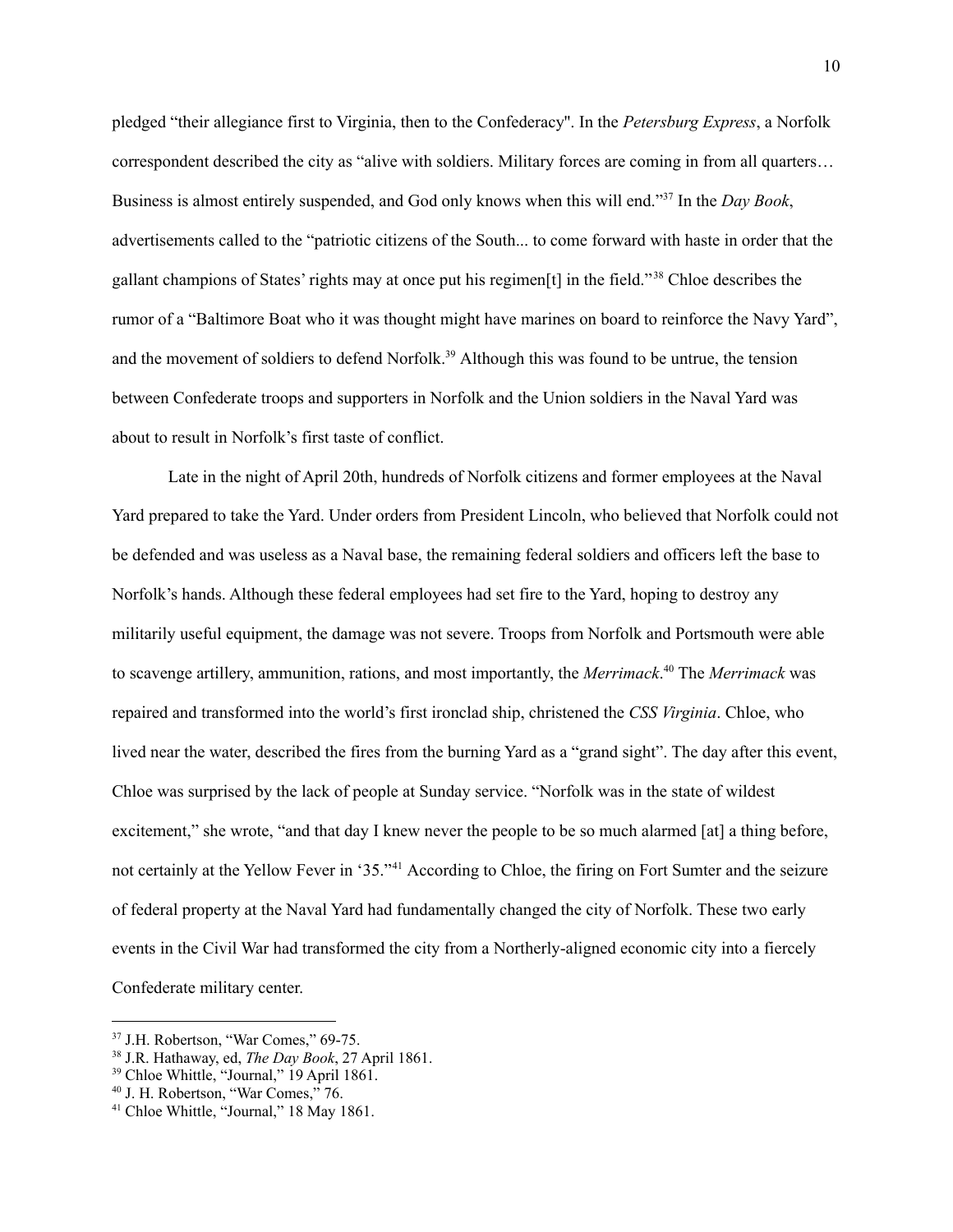Chloe's diary entries abruptly cease after the mobilization of troops in Norfolk began. Although her daily observations and feelings are not recorded, an important change in her life occurred sometime in May: her father was given an appointment in the Confederate army. According to a letter from John Tyler, General Erwin personally appointed Conway to an "honorable and important appointment… one more important is not connected with the army - and I doubt not but that you are perfect now in the discharge of its duties". <sup>42</sup> Although the exact title and content of this job are unknown, Conway was deemed essential to the success of the Confederacy's military strength in Norfolk, and often visited the Naval Yard to conduct his duties. After beginning her father for weeks, Chloe and a few of her friends were granted permission to accompany him on one of these trips. Chloe wrote much about the soldiers that accompanied them to the Base, but did not include information about the state of the Base during her trip. Much like the teenage girl she was, Chloe was more interested in keeping her stockings and dress clean than recording the details of a military zone.<sup>43</sup>

The Confederacy would only hold the Naval Base for another year. In 1862, President Lincoln ordered the seizure of Norfolk and Portsmouth in order to weaken the Confederacy's naval power. In one account, the capture of Norfolk was described as a relatively non-climatic event.

[T]he Union soldiers soon encountered an abandoned enemy camp, its barracks still smoldering, which contained 21 abandoned heavy guns. Cheered by this bloodless victory, the troops pressed on. A few miles short of Norfolk, they encountered a deputation of civilians, including the mayor, who had ridden out in a carriage to surrender the city. 44

While the city was placed under martial law, General John Dix assumed that Norfolk would quickly consider itself part of the Union due to its former position against secession in 1861. The Union commander attempted to bolster the city's economy, predicting that it would "regain the loyalty of the seaports."<sup>45</sup> However, the attitude of Norfolk had permanently changed after the experiences of Fort Sumter and the battle of the Naval Yard. Major General John E. Wool, who was in charge of the

<sup>&</sup>lt;sup>42</sup> "Letters from Tyler, John to Conway Whittle, 1861 June 12," 1861, Conway Whittle Papers, Box 8, Folder 6.

<sup>43</sup> Chloe Whittle, "Journal," 18 May 1861.

<sup>44</sup> Craig L. Symonds, "Lincoln and the Navy," 46.

<sup>45</sup> Spencer Wilson, "Experiment in Reunion".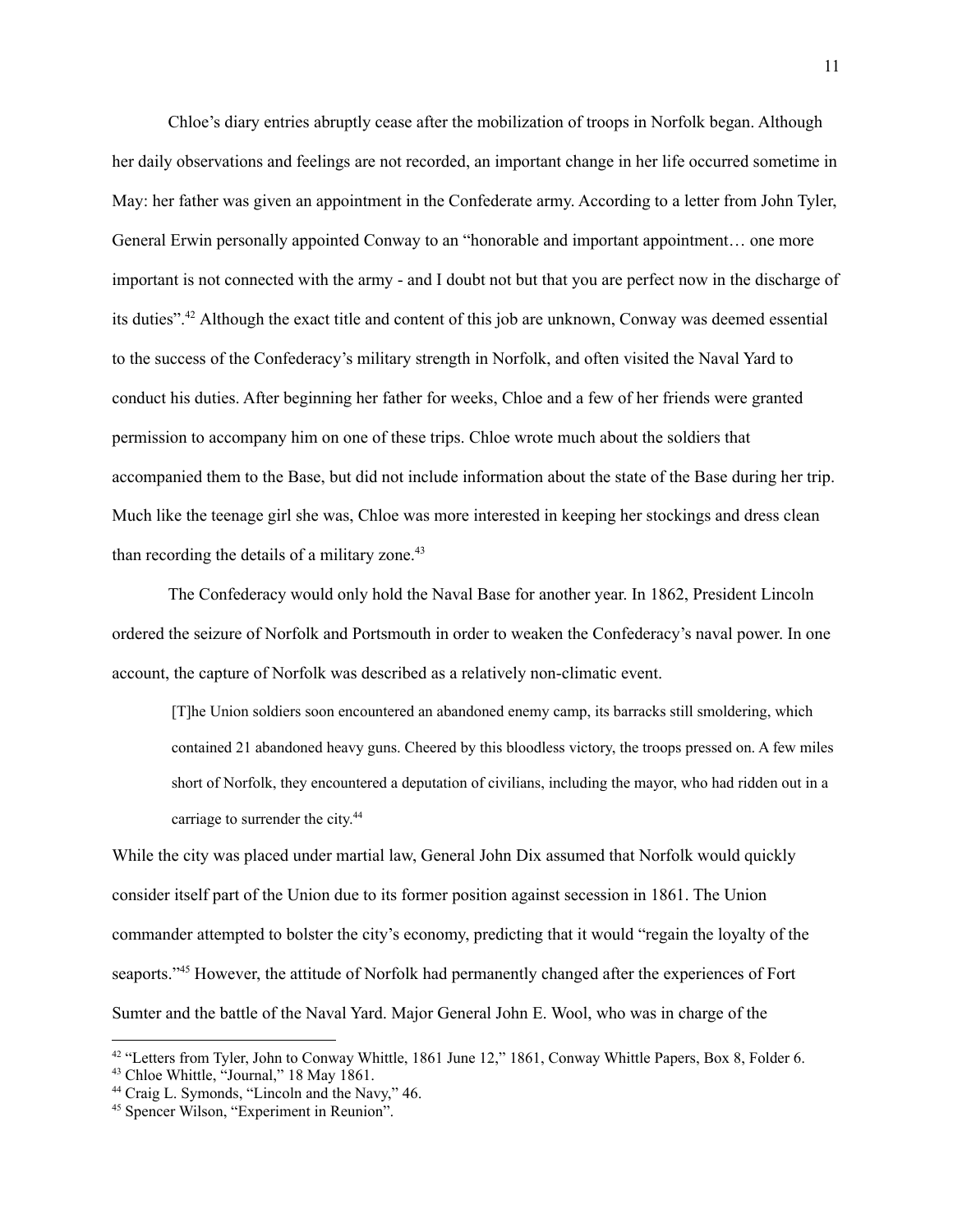occupation, asked the city council if the citizens of Norfolk considered themselves neutral or part of the Confederacy. The Council refused to answer this, and claimed that they had no "fair means" of determining the allegiance of Norfolk's population. <sup>46</sup> Based on Chloe's diaries, however, Norfolk most definitely considered itself part of the Confederacy, and citizens actively prayed and fasted to help the Confederacy. <sup>47</sup> Although Norfolk had rushed into support secession, they were unmoving in their continued identification with the Confederacy throughout the rest of the War.

Chloe was one of these citizens that presented an uncompromising hostility towards Union rule. She showed an almost flippant attitude towards Union authority, possibly empowered by her position as an elite woman. In 1864, Chloe traveled to South Carolina to visit her sister Grace Whittle Sams. Before returning, she was forced by the Union to sign an oath of loyalty, or be forced to stay in South Carolina permanently. Although she had to return to Norfolk to care for her father, Chloe wrote about the struggle in deciding to sign this oath. She wrote that "I do not like the Oath to the U of A and promise not to return to the Confederacy during the war… a conflict in my mind [h]as made [me] feel really sick." <sup>48</sup> She eventually signed this oath, and was escorted across battle lines by Union soldiers. During this journey, Chloe attacked the Union soldiers for their defense of a "war of extermination", and declared that her opinions would never change. <sup>49</sup> Perhaps because she had lived in a Union-occupied city for nearly two years, Chloe could not imagine a return to the pre-war unity Norfolk had once enjoyed.

After the seizure of Norfolk, the justifications for supporting the Confederacy shifted to become about opposition to any sort of abolition and upholding white supremacy in the South. Chloe expressed outrage when an African-American battalion was sent to Norfolk. She wrote that "the Yankees in all their insolence... have armed the Negroes!", and that their "detested presence" made many people angry.<sup>50</sup> Since Chloe does not write about the two slaves her family owned, it is unknown if her slaves ran away or

<sup>46</sup> Ludwell H. Johnson, "Blockade or Trade Monopoly? John A. Dix and the Union Occupation of Norfolk," *The Virginia Magazine of History and Biography* 93, no. 1 (1985): 54–78.

<sup>47</sup> Chloe Whittle, "Journal," 21 July 1863.

 $48$  Chloe's father Conway Whittle was also faced with this decision. In one of her earlier passages in this diary, Conway contemplates leaving the country until the Confederacy wins the war, but ends up staying in Norfolk. Chloe Whittle, "Journal," 28 December 1864.

<sup>49</sup> Chloe Whitte, "Journal," 27 Februrary 1865.

<sup>50</sup> Chloe Whittle, "Journal," 11 July 1863.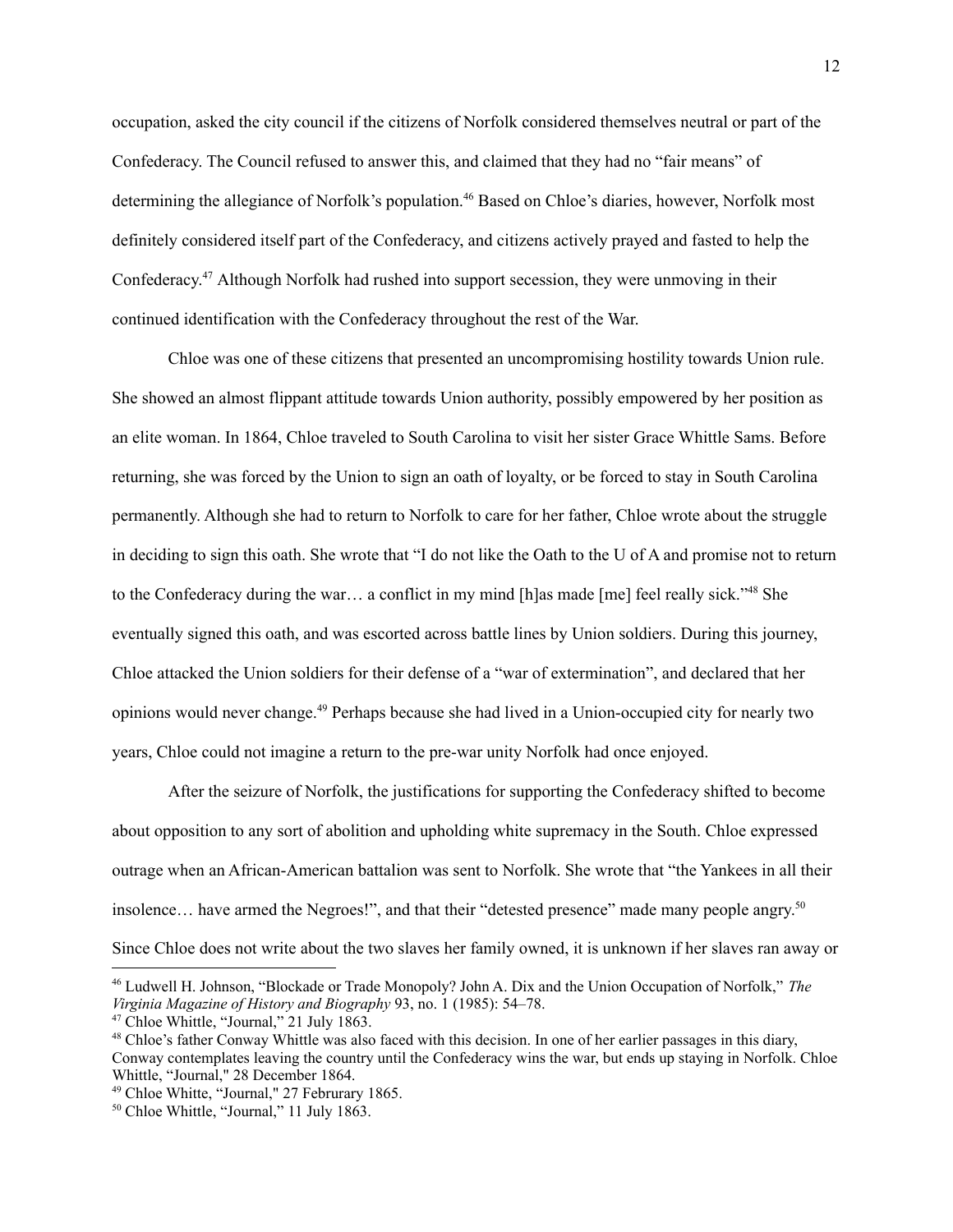stayed with the Whittles after the Union seized Norfolk. If her slaves had freed themslves, Chloe may have feared her power as a white woman was slipping away, and become increasingly more racist as a result. The *Day Book* also changes its justification for secession later in the war. At the end of the war, editor John Hathaway wrote that "rights to the Negro means martial law to the white man, brought about solely by the ignorance and intemperance of the Negro." This language prompted the Norfolk Riot in April 1866, where bands of armed whites assaulted black men walking around the city.<sup>51</sup> According to Chloe, the subjection of Reconstruction forced Norfolk citizens to fight the Freedmen's Bureau and other Northern abolition efforts however they could.

The beginning of the Civil War caught Norfolk by surprise, and much of the city's initial support for the Confederacy was purely reactionary. Chloe Whittle's testimony reveals how the Battle of Fort Sumter and the seizure of the Naval Yard shocked Norfolk citizens into believing that they were under attack by the North and joining forces with the Confederacy was the only way to survive. Despite the disconnect between this Northern-aligned port city and the slave-owning rural elite, the threat to territorial soverignty and Southern pride was sufficient to turn even the most stringent Unionists into secessionists. Although Norfolk would in time vigorously support the right to own slaves, the city initially supported the Confederacy based on a fear of Northern aggression, as opposed to a fear of abolitionism. Chloe's diaries are important to understanding the civilian side of the Civil War in Norfolk. Her descriptions of both teenagers and important politicians during the early days of the war make it clear that Norfolk's motivations were distinct from the planter class in the early stages of the war, and deserve to be defined as such.

The end of the war came on April 3rd, 1865, when the city of Richmond fell to Union forces. Chloe's somber passage reads: "Very bad news today! After breakfast I set about making yeast and Aunt Frannie went to the post office. She returned very soon, and almost in tears, told me "Richmond has fallen." I said I do not believe it."<sup>52</sup> Although many of Chloe's acquaintances believed that the

<sup>51</sup> John Hammond Moore, "The Norfolk Riot: 16 April 1866", *The Virginia Magazine of History and Biography* 90, no. 2 (1982): 160.

<sup>52</sup> Chloe Whittle, "Journal," 3 April 1865.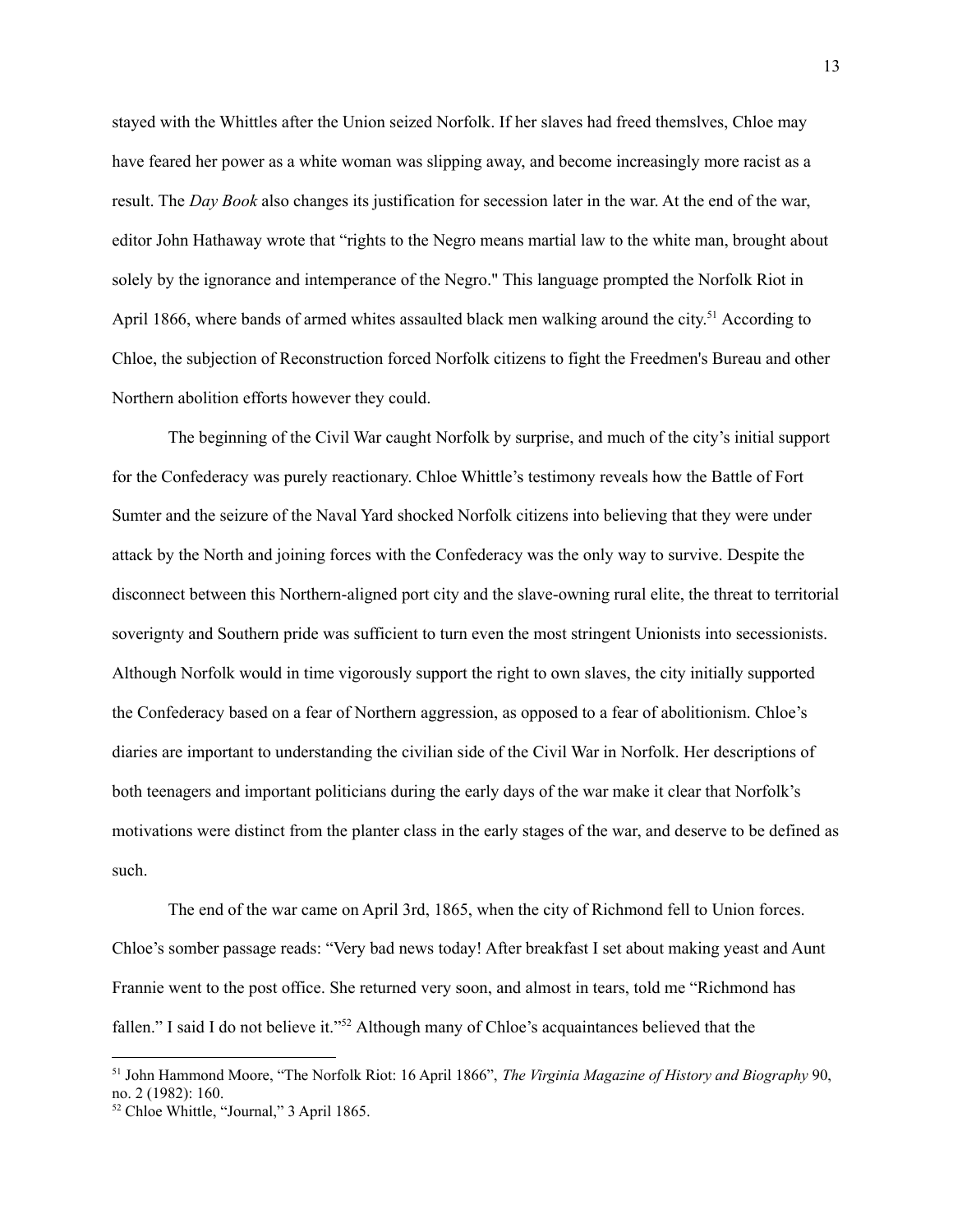Confederacy could continue to fight and achieve their independence, she faced the fact that Richmond's defeat made it impossible for the Confederacy to defeat a "tyrannical government". She wrote that "I will not have heart. How can I?" after learning that Richmond had been burned. <sup>53</sup> Her diaries have become an everlasting testimony to a teenage girl's understanding of how Norfolk became part of the Confederate States of America, and its struggle to reconcile its slaveholding beliefs with American liberty.

<sup>53</sup> Chloe Whittle, "Journal," 4 April 1865.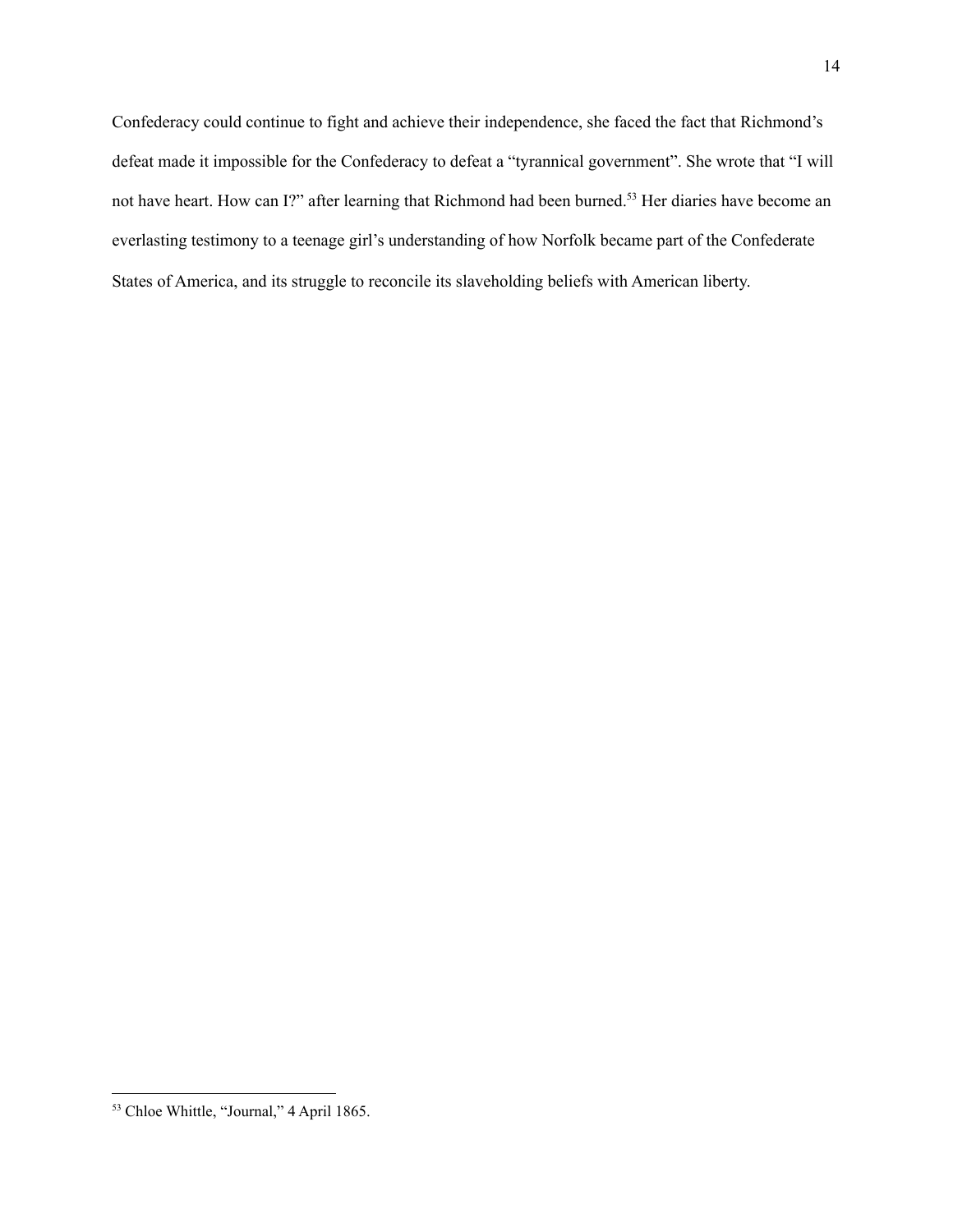## Bibliography

- Berlin, Ira. *Slaves Without Masters; the Free Negro in the Antebellum South*. New York: Pantheon Books, 1975.
- Coffield, E. M. *Second Annual Directory for the City of Norfolk, to Which Is Added a Business Directory for 1860*. Norfolk, VA: J.R. Hathaway, 1860.
- Conway Whittle Papers, Special Collections Research Center, William & Mary Libraries.
- Fix, Julie K. "Virginia Women's Academies 1830-1860". University of Virginia, 1991.
- "From Charleston." *Richmond Dispatch*. April 12 1861.
- Hathaway, J.R., ed. *The Day Book*. April 27 1861.
- Hathaway, J.R., ed. *The Day Book*. July 25 1861.
- Hathaway, J.R., ed. *The Day Book*. May 3 1861.
- Hucles, Michael. "Many Voices, Similar Concerns: Traditional Methods of African-American Political Activity in Norfolk, Virginia, 1865-1875." The Virginia Magazine of History and Biography 100, no. 4 (1992): 543–66.
- Interuniversity Consortium for Political and Social Research. "Historical, Demographic, Economic, And Social Data: The United States, 1790-1970". Ann Arbor, MI: Interuniversity Consortium for Political and Social Research, 1970.
- Johnson, Ludwell H, "Blockade or Trade Monopoly? John A. Dix and the Union Occupation of Norfolk," The Virginia Magazine of History and Biography 93, no. 1 (1985): 54–78.
- Link, William A. *Roots of Secession: Slavery and Politics in Antebellum Virginia*. Chapel Hill: University of North Carolina Press, 2003.
- Moore, John Hammond. "The Norfolk Riot: 16 April 1866." The Virginia Magazine of History and Biography 90, no. 2 (1982).
- Parramore, Thomas C., Peter C. Stewart, and Tommy Bogger. *Norfolk: the First Four Centuries*. Charlottesville: University Press of Virginia, 1994.
- Powers, Bernard E. "Braided Relations, Entwined Lives: The Women of Charleston's Urban Slave Society by Cynthia M. Kennedy." The South Carolina Historical Magazine 108, no. 3 (2007): 259–261.
- Robertson, J. H. "War Comes to Norfolk Harbor, 1861." Virginia Cavalcade 50, no. 2 (Spring, 2001): 64-75.
- Scott, Sean A. "'His Loyalty Was But Lip Service': Loyalty Oaths and the Military Arrests of Two Ministers in Occupied Virginia during the Civil War." The Virginia Magazine of History and Biography 122, no. 4 (2014): 298–335.
- Towers, Frank. *Urban South and the Coming of the Civil War*. Charlottesville: Univ Of Virginia Press, 2008.
- Tucker, George Holbert. *Abstracts from Norfolk City Marriage Bonds (1797-1850) and Other Genealogical Data*. Baltimore, MD: Genealogical Pub., 2001.
- Van Zelm, Antoinette Gray, "Chloe Tyler Whittle: Religion, Gender, and Identity in Norfolk, Virginia, 1865-1876" (1992). Dissertations, Theses, and Masters Projects. Paper 1539625766.
- Van Zelm, Antoinette. "A Soldier of the Cross in Norfolk, 1865-1876: Chloe Tyler Whittle and Evangelical Womanhood." Virginia Cavalcade 49, no. 2 (Spring 2000): 52–63.
- "Will Virginia Secede?". *Harper's Weekly*. April 27 1861.
- Whittle-Greene Papers, Special Collections Research Center, William & Mary Libraries.